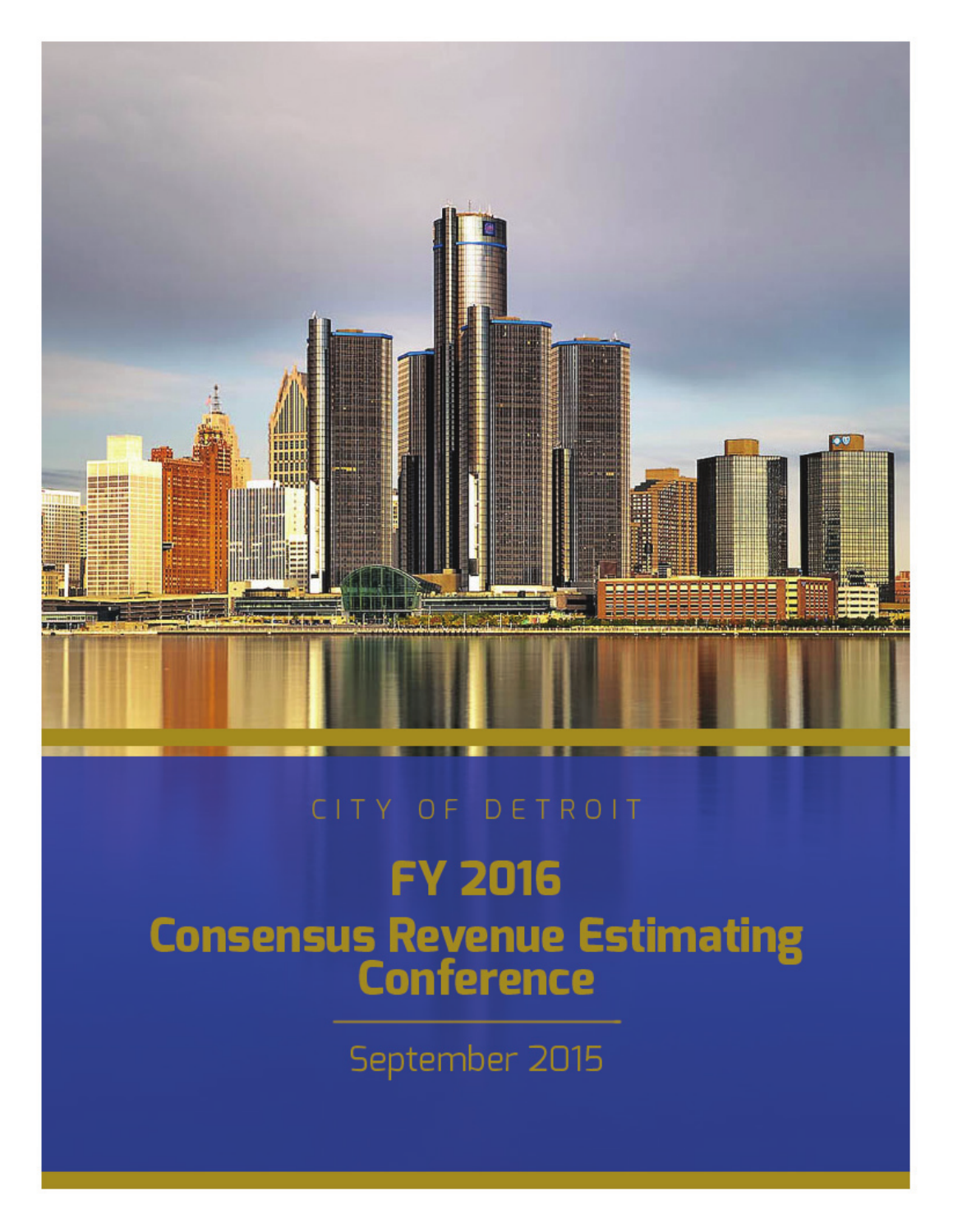#### **City of Detroit Consensus Revenue Estimating Conference ‐ Draft Report September 2015**

The Directors of the City of Detroit Office of Budget, Office of the Auditor General and City Council Legislative Policy Division (formerly Fiscal Analysis) met in August/September 2015 to discuss the City's revenue collections for the current fiscal year and estimate collections for the next four fiscal years. These participants reviewed and recommended revenue estimates for the current Fiscal Year 2016 and projected revenues for FY 2017 through 2020.

Discussions began with a forecast of economic conditions that impact the City of Detroit revenues presented by Dr. Eric Scorsone, of Michigan State University. The following economic report was provided by Dr. Carol O'Cleireacain (May 17, 2015 Update), City of Detroit Deputy Mayor for Economic Policy, Planning and Strategy.

#### **The Detroit Area Economy – May 17, 2015 update1**

Detroit is the central city of a larger regional economy, where goods, services and people cross jurisdictional boundaries daily. Most data are reported for the economic activity at this six-county metro level –Detroit-Warren-Livonia MSA.<sup>2</sup> For some purposes the MSA is further divided into two smaller divisions, one of which includes Detroit; this is Detroit‐Livonia‐Dearborn.

Detroit is tied more closely than many other American cities to the global economy. The region's concentration of transportation‐related manufacturing places it among the nation's top metro areas for exports. Metro Detroit's ranking for 2012 in production for export (8<sup>th</sup>) exceeded its output rank (16<sup>th</sup>), reflecting specialization in highly-traded advanced industries.<sup>3</sup> The high tech component of this manufacturing now constitutes 15 percent of the Detroit region's employment, making it 4<sup>th</sup> among metro areas, with implications for the science, technology, engineering and math (STEM) labor market.<sup>4</sup>

In the near term, export performance is hampered by the strong dollar and may be further affected by any downward revisions in projections of global economic growth.<sup>5</sup> The metro region is already closely linked to the economies of Canada and Mexico through the 1994 NAFTA. Currently, the U.S. is involved in two sets of major trade negotiations where the automobile and related industries figure prominently.<sup>6</sup> While these negotiations are controversial and lengthy, an agreement in either would have a significant impact on economic activity in the Detroit region. Some effects are likely to occur even in advance of an agreement, if entrepreneurs anticipate a successful conclusion.

<sup>1</sup> This discussion draws heavily on the most recent regional reports by Moody's Analytics [October 2014]; PNC Financial Services Group [1st Quarter 2015 *Detroit Market Outlook]*; Comerica [Dec. 17, 2014 Regional Economic Update] and insights from meetings with regional and industry economists around Detroit and at the Federal Reserve. Updated data from Comerica Regional Economic Update – Detroit MSA, February 20, 2015; PNC Financial Services Group - Detroit Market Outlook, 1<sup>st</sup> Quarter 2015; and Michigan Department of Technology, Management & Budget, "March Unemployment Rates Little Changed in Michigan's Regional Labor Markets," April 23, 2015.

<sup>2</sup> The six‐county Detroit MSA covers Lapeer, Livingston, Macomb, Oakland, St. Clair, and *Wayne. The City of Detroit is entirely within Wayne*  $County$ .

<sup>3</sup> For Detroit and Seattle this is transportation equipment; for San Jose it is computer and electronics. See *Export Nation 2013: Us Growth Post‐Recession*, pp. 6‐7*.* Brookings. Sept. 2013.

http://www.brookings.edu/~/media/research/files/reports/2013/09/17%20export%20nation/exportnation2013survey.pdf 4 See *America's Advanced Industries: What they are, Where they are, and Why they matter.* Brookings. Feb. 2015.

http://www.brookings.edu/research/reports2/2015/02/03‐advanced‐industries#/M10420

<sup>5</sup> In January 2015 the IMF lowered its projections of global growth in 2015 and 2016 slightly to 3.5% and 3.7% respectively. See http://www.imf.org/external/pubs/ft/weo/2015/update/01/

<sup>6</sup> The proposed Transpacific Partnership encompassing NAFTA and nine Asia‐Pacific countries (including Japan but not China) and the Transatlantic Trade and Investment Partnership with the 28 country European Union.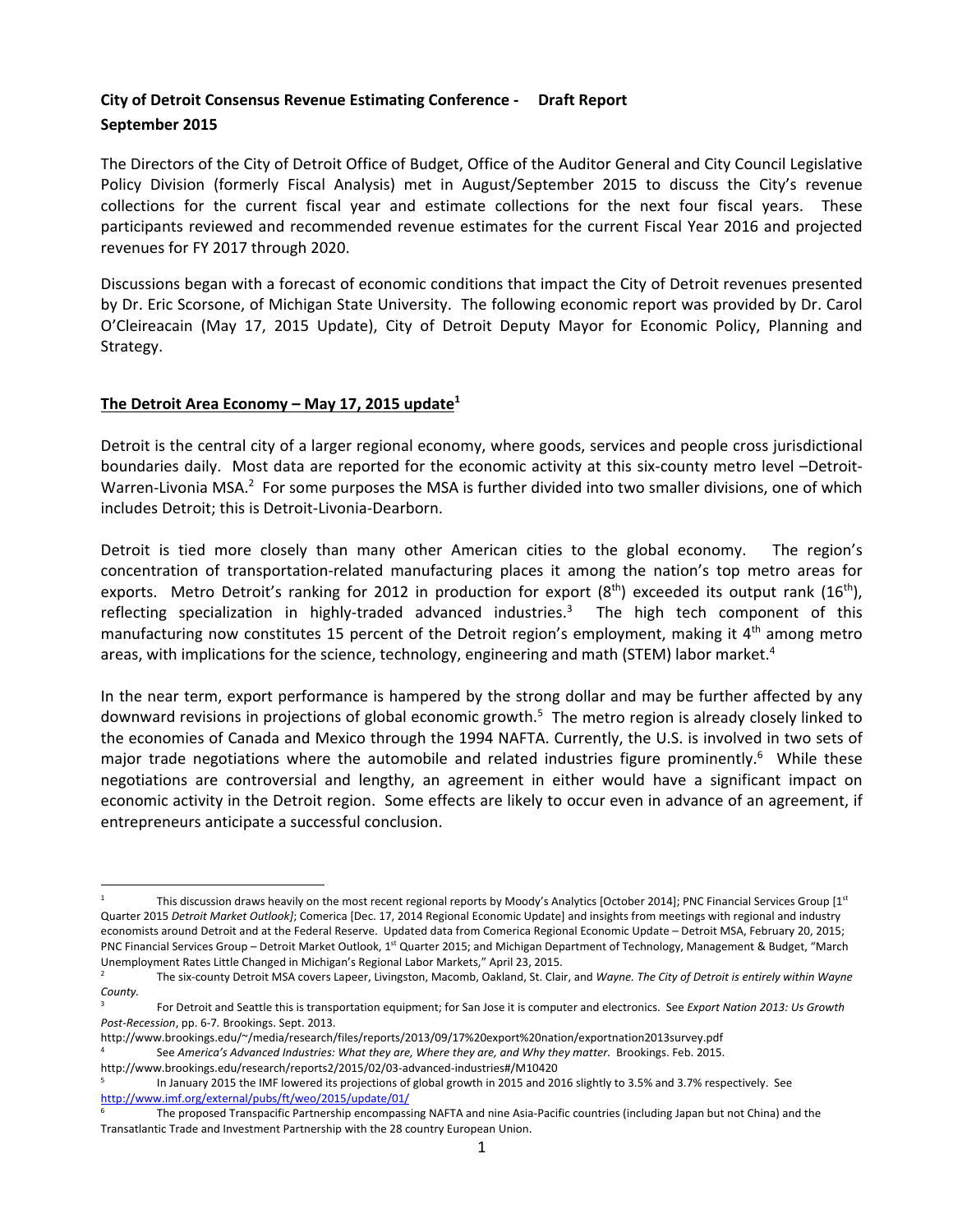The region's economy is in recovery. The auto industry is running at close to capacity. Despite the auto industry's rebound, employment growth basically stalled during 2014 (0.2 percent annual growth). However, **f***orecasters see improvements in 2015: Comerica Bank forecasts growth of 1.5 percent;7 PNC Financial* forecasts 1.3 percent for the year. $^{\rm 8}$  Major forecasters see auto/light truck sales in 2015 at 17 million units. As Comerica notes, "manufacturing remains a high productivity growth industry, so strong output gains may have smaller impact on job growth in some industries."

The Southeast Michigan Purchasing Managers Index for May "continues to show evidence of strength in the Southeast Michigan economy "with the index showing a very strong three month moving average. Their employment index has jumped sharply with the three month average now standing at a significant high.

However, manufacturing jobs are lower paying than in the past, putting a bite on income growth. The labor market is expected to tighten with an increase in wages. Locally, the UAW's four-year contract expires in September 2015 and a major focus for them is the elimination of the crisis-agreed two-tier wage structure.

For the region, median household income has caught up to the national average; but, the pre‐recession median was nearly 4 percent above the nation's, indicating that further gains are needed. *PNC Financial forecasts positive local income growth in 2015, though slower* as a result of the weaker labor market over the past year. "Slower inflation expectations this year will at least help to take the bite out of slower income growth." *Comerica forecasts 4.6 percent personal income growth in the MSA in 2015.* 

PNC sees a *continued recovery for metro area housing, especially in the longer term.* Home prices in the region are about 15 percent below their pre-recession peaks, compared to 10 percent below nationally. Price growth is on par with the nation. Affordability and the efforts to combat blight in and around Detroit are cited as evidence of strength. Job creation in high‐paying manufacturing and transportation is expected to keep housing demand healthy over the long run.

The rate of local inflation, as measured by the Detroit metro Consumer Price Index (CPI) has been declining for the past three years from 2 percent in 2012 to closer to 1 percent in 2014. The *University of Michigan's May 2015 RSQE forecast,* presented to the State on May 15, 2015, *forecasts Detroit inflation at ‐0.9 percent in 2015*, *rebounding in 2016 to 2.1 percent and remaining 2.1 percent in 2017.* <sup>9</sup>

Unemployment has been falling. The State of Michigan ended 2014 with an unemployment rate of 5.6 percent, down from a peak of 13.5 percent in 2009. The MSA (Detroit‐Warren‐Livonia) ended 2014 with an unemployment rate of 6.7 percent, down from a peak of 16.2 percent in 2009. The March 2015 unemployment rate was 6.0%. Detroit‐Livonia‐Dearborn ended 2014 with an unemployment rate of 7.4 percent, down from a peak of 18.2 percent in 2009. February 2015 unemployment rate was 7.3% and the preliminary number for March is 6.9%. The City of Detroit ended 2014 with an unemployment rate of 12.2 percent, down from a peak of 27.8 percent in 2009. February 2015 unemployment rate was 12.5%.

Though still incomplete, the five‐year recovery has scored significant gains. Analysts believe improvement of government services post‐bankruptcy is a key to improving the City's growth potential and attracting residents—which will be a longer term, strategic, effort.

<sup>7</sup> Comerica Regional Economic Update, "Strong Auto Industry Bolsters Detroit," Feb. 20, 2015.

<sup>8</sup> PNC Financial Services Group, "Detroit Market Outlook," 1<sup>st</sup> Quarter 2015.

<sup>9</sup> George Fulton*, et.al. The U.S. and Michigan Outlook for 2015‐2017.* Prepared for Presentation at the Consensus Revenue Estimating Conference, Lansing, Michigan. May2015. http://www.msbo.org/sites/default/files/crecmay15\_rsqeoutlook.pdf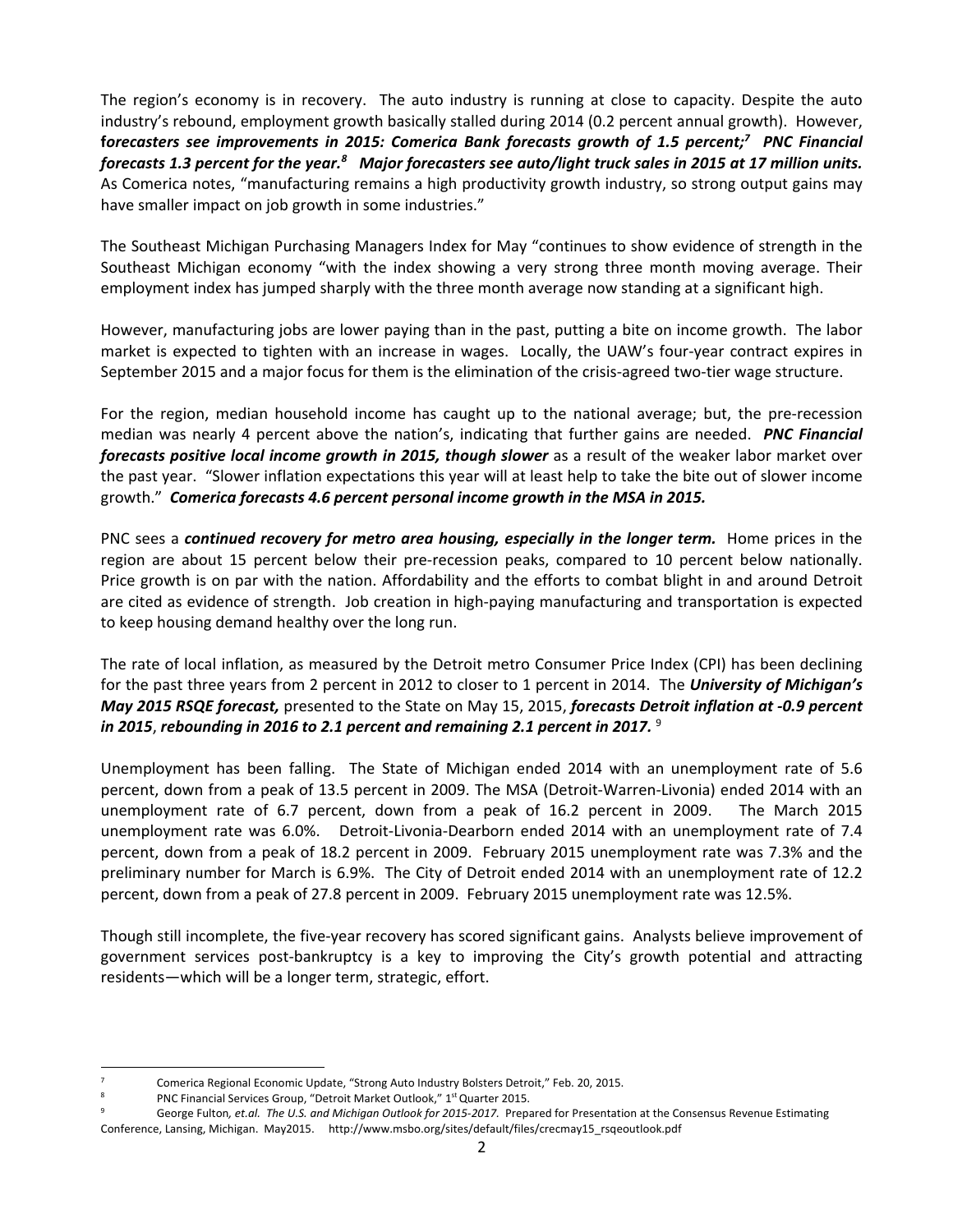#### **June 2015 Unemployment Statistics**

The State of Michigan Bureau of Labor Market Information and Strategic Initiatives reports June 2015 unemployment for the Detroit-Warren-Livonia MSA as 6.6 %. The Detroit-Livonia-Dearborn MSA for June 2015 was 7.7% and the City of Detroit June 2015 unemployment rate was 13.1%.

#### **OVERVIEW OF CONFERENCE RESULTS**

The September 2015 consensus estimate for General Fund revenues for FY 2016 is \$1,068.5 million, a \$34.4 million or 3.1% decrease from FY 2015 unaudited collections. This variance was primarily due to a decline in Other General Fund revenues.

| <b>General Fund</b><br>(in millions)                              | <b>FY 2016</b><br><b>Baseline</b><br>2-Year EM<br><b>Budget</b> | <b>One Time</b><br><b>Activity</b> | <b>Reinvestment</b><br><b>Initiatives</b> | <b>Total</b><br><b>FY 2016</b><br><b>EM 2-Year</b><br><b>Budget</b> | 2015<br><b>February</b><br><b>Consensus</b><br><b>Estimate</b> | <b>2015 May</b><br><b>Consensus</b><br><b>Estimate</b> | 2015<br><b>September</b><br><b>Consensus</b><br><b>Estimate</b> |  |
|-------------------------------------------------------------------|-----------------------------------------------------------------|------------------------------------|-------------------------------------------|---------------------------------------------------------------------|----------------------------------------------------------------|--------------------------------------------------------|-----------------------------------------------------------------|--|
| <b>Major Revenues (Taxes and</b><br><b>State Revenue Sharing)</b> | \$751.5                                                         |                                    |                                           | \$<br>751.5                                                         | \$<br>774.7                                                    | \$<br>774.7                                            | \$<br>788.5                                                     |  |
| <b>Reinvestment Initiatives</b>                                   |                                                                 |                                    | 40.7                                      | 40.7                                                                | 40.7                                                           | 40.7                                                   | 26.3                                                            |  |
| Use of reserve funds                                              |                                                                 | 49.0                               |                                           | 49.0                                                                | 49.0                                                           | 49.0                                                   | 49.0                                                            |  |
| Asset Sales (real and<br>equipment)                               | 9.9                                                             |                                    |                                           | 9.9                                                                 | 9.9                                                            | 9.9                                                    | 9.9                                                             |  |
| Other revenues (less asset<br>sales and reserve)                  | 220.4                                                           |                                    |                                           | 220.4                                                               | 209.4                                                          | 200.4                                                  | 194.8                                                           |  |
| <b>Total</b>                                                      | Ś.<br>981.8                                                     | $\mathsf{S}$<br>49.0               | Ś.<br>40.7                                | \$.<br>1,071.5                                                      | Ś<br>1,083.7                                                   | Ŝ.<br>1,074.7                                          | \$<br>1,068.5                                                   |  |

The EM FY 2016 Budget is \$1,071.5 million, a \$12.2 million or 1.1% decrease from the February 2015 revised consensus estimate. This decrease reflects a 3.1% increase in the major revenues over the February/May 2015 estimate and a 5% decrease in Other General Fund revenues from the February 2015 estimate. The September 2015 consensus estimate decreased by \$3 million from the FY 2016 EM Budget.

- The September 2015 consensus estimate for FY 2016 reflects anticipated increased collections in Property Taxes, Utility Users' Taxes, State Revenue Sharing and Wagering Taxes over 2015 fiscal year‐ end results. Income Taxes and Other General Fund revenues reflect a decline from FY 2015 year-end actual collections. The major revenues estimate for the September 2015 consensus increased \$37.0 million (4.9%) over the EM FY2016 Budget. Year-end results for revenues are subject to further adjustments until the city's audit is completed.
- Other General Fund revenues are generated from city departments and miscellaneous sources. The September consensus estimate for FY 2016 Other General Fund revenues were expected to decrease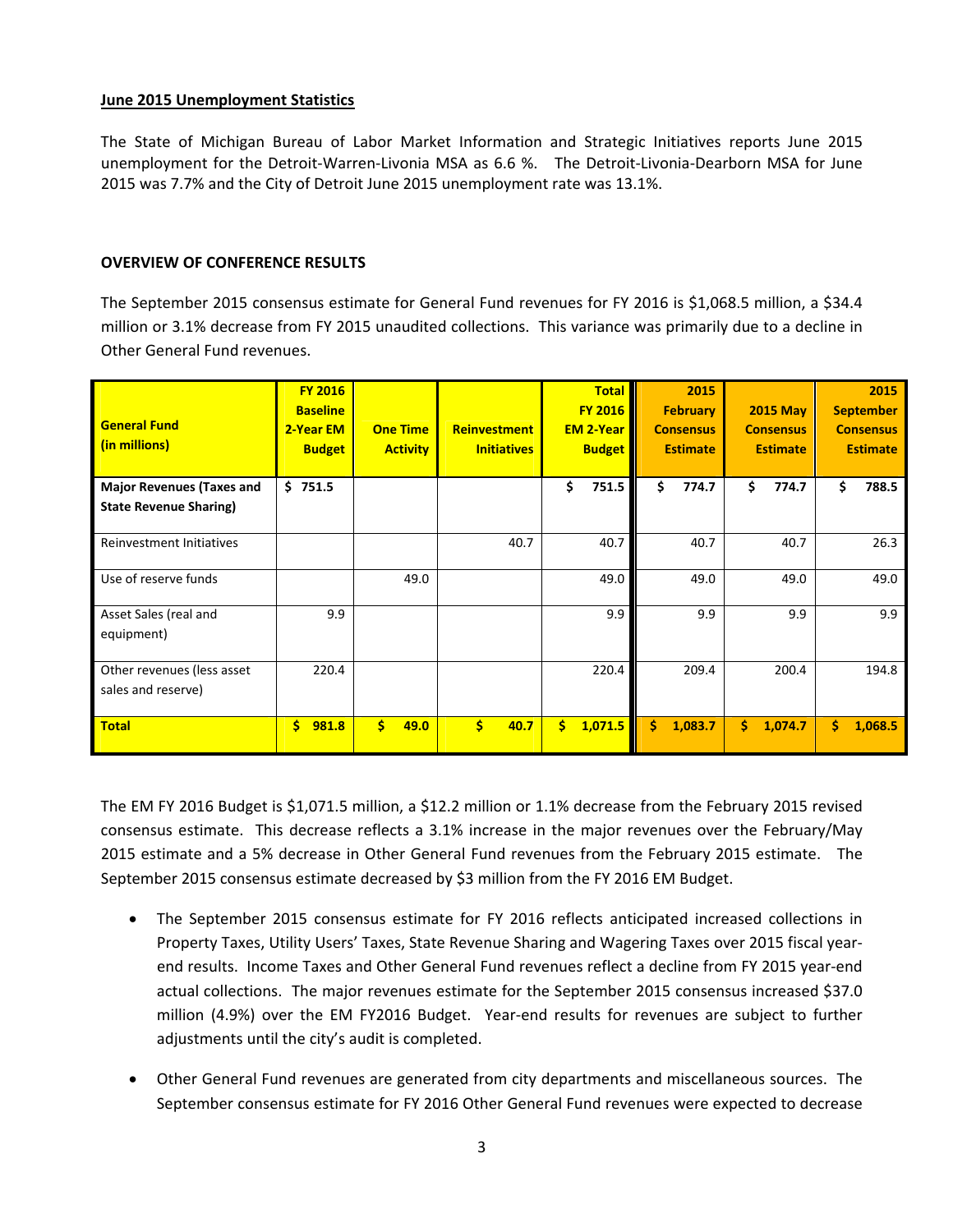by \$25.6 million or 11.6% over the EM FY 2016 Budget and decrease by \$5.6 million or 2.8% over the February consensus estimate.

### **REVENUE ESTIMATE COMPARISON & CONSENSUS AGREEMENT**

#### **SEPTEMBER 2015 CONSENSUS REVENUE ESTIMATING CONFERENCE**

|                             | <b>FY 2015</b> |               |    |                  |  |                 |    |                      |            | <b>FY 2016</b>    | <b>FY 2016</b>   |    | <b>FY 2017</b>   |
|-----------------------------|----------------|---------------|----|------------------|--|-----------------|----|----------------------|------------|-------------------|------------------|----|------------------|
|                             |                |               |    |                  |  |                 |    | <b>February 2015</b> |            |                   | September        |    | September        |
|                             |                |               |    |                  |  |                 |    | <b>Revised</b>       |            |                   | 2015 Revised     |    | 2015 Revised     |
|                             |                | EM 2- Year    |    | <b>Actuals-</b>  |  |                 |    | <b>Consensus</b>     |            | <b>EM 2- Year</b> | <b>Consensus</b> |    | <b>Consensus</b> |
| $$$ in millions             |                | <b>Budget</b> |    | <b>Unaudited</b> |  | <b>Variance</b> |    | <b>Estimate</b>      |            | <b>Budget</b>     | <b>Estimate</b>  |    | Projection       |
|                             |                |               |    |                  |  |                 |    |                      |            |                   |                  |    |                  |
| <b>Income Tax</b>           | \$             | 264.8         | \$ | $266.4$ \$       |  | 1.6             | 1S | 254.0                | $\sqrt{3}$ | $268.4$ \$        | 264.0            | \$ | 266.6            |
| <b>Property Tax</b>         |                | 102.6         |    | 113.5            |  | 10.9            |    | 114.3                |            | 100.8             | 117.0            |    | 117.0            |
| <b>Utility Users' Tax *</b> |                | 17.0          |    | 39.1             |  | 22.1            |    | 37.5                 |            | 15.9              | 40.0             |    | 40.2             |
| <b>Wagering Tax</b>         |                | 168.2         |    | 171.7            |  | 3.5             |    | 168.2                |            | 169.0             | 172.3            |    | 173.2            |
| State Rev. Sharing *        |                | 195.3         |    | 194.8            |  | (0.5)           |    | 195.3                |            | 197.4             | 195.2            |    | 197.1            |
| <b>Other Revenues *</b>     |                | 609.0         |    | 317.4            |  | (291.6)         |    | 622.0                |            | 320.0             | 280.0            |    | 235.0            |
| <b>Total General Fund</b>   | S              | 1.356.9       |    | \$1.102.9        |  | $(254.0)$ \$    |    | 1,391.3              | -S         | $1,071.5$   \$    | 1,068.5          | Ś  | 1.029.1          |

| <b>Long Term Trend</b> | <b>Income Tax</b> | <b>Property</b><br>Tax |     | <b>Utility</b><br><b>Users</b> | <b>Wagering</b><br>Tax | <b>State Rev</b><br><b>Sharing</b> |     | <b>Other</b><br><b>Revenues</b> | <b>Total General</b><br><b>Fund</b><br><b>Revenues</b> |
|------------------------|-------------------|------------------------|-----|--------------------------------|------------------------|------------------------------------|-----|---------------------------------|--------------------------------------------------------|
| FY 2018                | 269.3             | 117.0                  |     | 40.4                           | 174.0                  | 200.8                              |     | 235.0                           | 1,036.5                                                |
|                        | 1.0%              | 0.0%                   |     | 0.5%                           | 0.5%                   | 1.9%                               |     | 0.0%                            | 0.7%                                                   |
| FY 2019                | \$<br>272.0       | 117.0                  | \$. | 40.6                           | \$<br>174.9            | \$<br>202.6                        | \$. | 228.0                           | \$<br>1,035.1                                          |
|                        | 1.0%              | $0.0\%$                |     | 0.5%                           | 0.5%                   | 0.9%                               |     | $-3.0%$                         | $-0.1%$                                                |
| FY 2020                | \$<br>274.7       | \$<br>117.0            | \$  | 40.8                           | \$<br>175.8            | \$<br>204.4                        | \$  | 228.0                           | \$<br>1,040.7                                          |
|                        | 1.0%              | 0.0%                   |     | 0.5%                           | 0.5%                   | 0.9%                               |     | $0.0\%$                         | 0.5%                                                   |

- Utility Users Tax Budget is shown net of \$12.5 million due to Public Lighting Authority in EM Two Year Budget‐ FY 2015 and FY 2016. FY 2015 Actuals‐unaudited are shown at gross amount.
- State Revenue Sharing FY 2015 Actuals‐unaudited includes accruals for payments received after 6‐30‐2015. The FY 2016 and FY 2017 Consensus estimates were revised downward by the Revenue Conference Principals after receiving new information from state Treasury department.
- FY 2015 Actuals-unaudited for Other Revenues does not include the CAFR adjustment for Prior Year Surplus (\$151.3 million) or the following year‐end adjustments: Federal Grant‐ Hardest Hit funds (\$43.3 million) was paid directly to the Detroit Land Bank and Fire Escrow (\$20.0 million) revenues for Blight remediation‐ will not post to the General Fund, but pass directly to the Detroit Land Bank; Public Lighting revenues (\$29 million) not expected to be received by the General Fund; and Parking Fines and Municipal Service Fees (\$23 million) not included in actuals totals to date.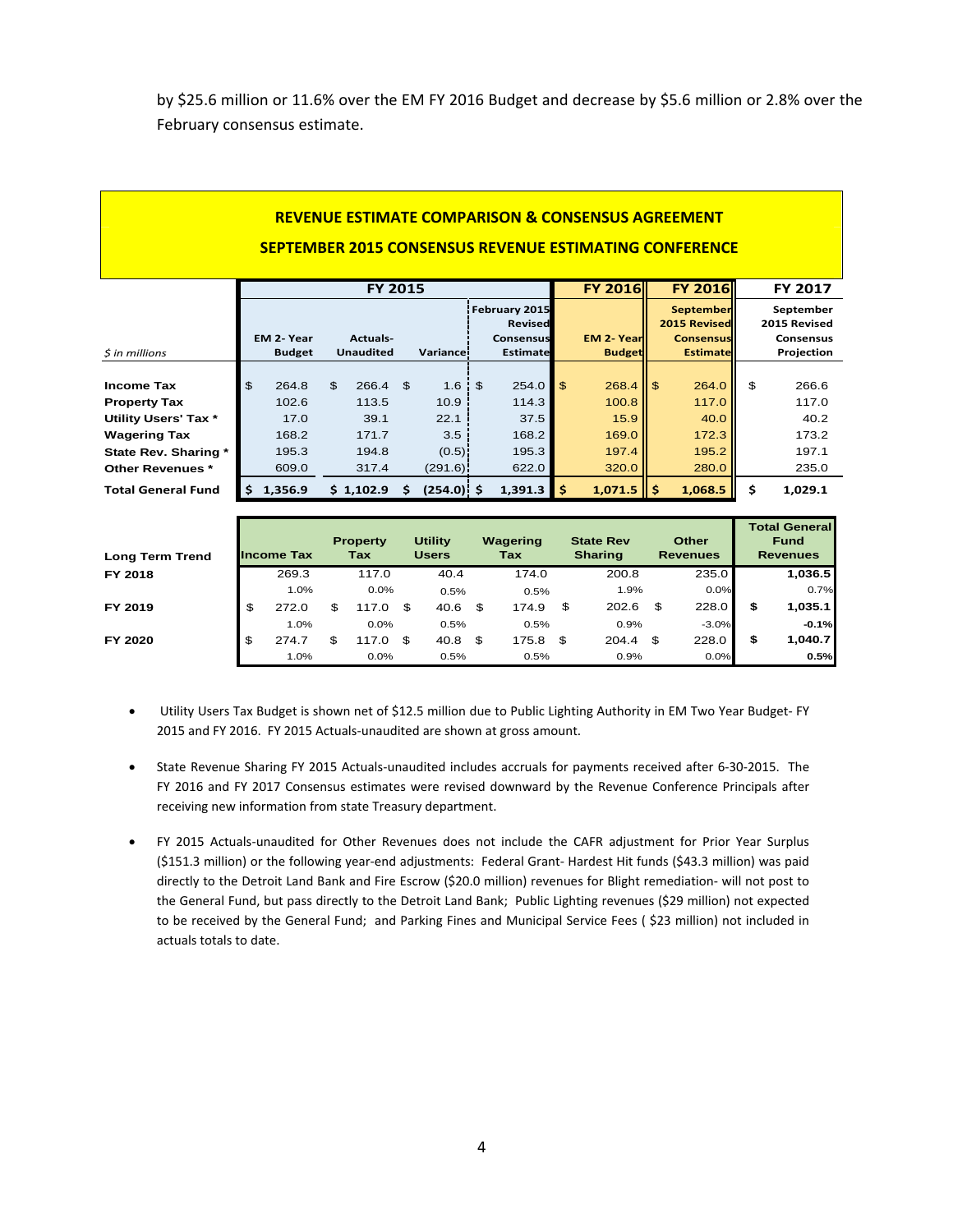#### **REVENUES FOR CONSIDERATION**

The City of Detroit has five major revenues that represent over 73% of General Fund revenues per the September 2015 consensus estimate: Income Tax, Property Tax, State Revenue Sharing, Wagering Tax (Casinos) and Utility Users' Tax revenues. The first step for city participants was to estimate major revenues for the current fiscal year 2016, and project revenues for fiscal year 2017 through 2020. Using financial system reports (DRMS), department sub-ledger reports, current operational analysis and local economic data, the participants individually determined their forecasts. All "other revenues" of the General Fund were discussed during the conference. Other General Fund revenues primarily consist of departmental revenues resulting from Sales and Charges for Services. Revenues from all city funds were also considered as required by state law.

#### **Income Tax**

As authorized under Public Act 284 of 1964, as amended by PA 56 of 2011 and again in 2012, the City of Detroit levies an Income Tax on income from all sources with minimum exemptions. Income Tax revenue includes withholding, annual and quarterly payments. More than 90% of income tax actual collections are derived from withholdings. The current tax rate is 2.4% for residents, 1.2% for non-residents and 2.0% for corporations.

In December 2012, State legislation established the Public Lighting Authority that provided funding of \$12.5 million in Utility Users' Taxes to the Authority; allocated income tax revenues for Police operations and fixed income tax rates at 2.4% (residents,  $1/2$  – non-residents) until the repayment of any debt issued by the Authority.

Beginning January 2016, the State of Michigan will start processing the city's income tax returns. Taxpayers will be able to e-file their returns. For this first year, the city will continue to process withholding activity, which will subsequently transfer to the State in the following year. Under this arrangement, the city is expected to pre‐fund refunds in year 1.

- Income Tax FY 2015 actual collections grew at a rate of 4.7% over the February/May 2015 revised consensus estimate for FY 2015 of \$254.0 million. Preliminary fiscal year 2015 year‐end results of \$266.4 million were \$12.4 million over the FY 2015 consensus estimate.
- The September 2015 revised consensus estimate does not include reinvestment initiatives to increase income tax collections as implementation is still in the early stages. Reinvestment initiatives include external collection efforts, increased staffing and internal process changes.
- The September 2015 revised consensus estimate incorporates 2.9% growth over the February/May 2015 estimate due to prior year actual collections, strength of withholding collections and a decline in refund activity.
- The September 2015 revised consensus estimate considered improved local economic conditions based upon blue chip economic forecasts as presented by Dr. Eric Scorsone, Faculty Member and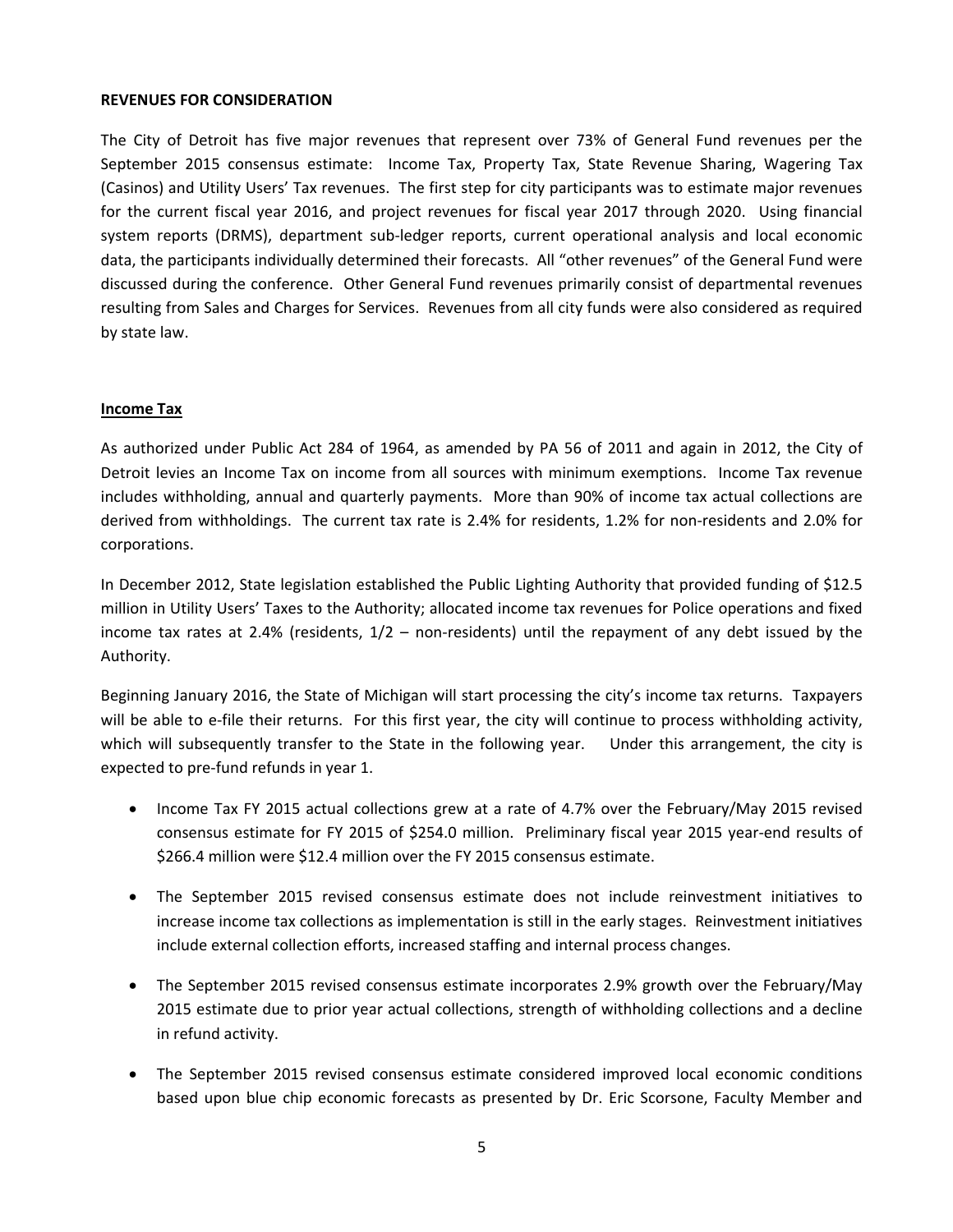Workgroup Leader, Michigan State University Department of Agricultural, Food and Resource Economics and MSU Extension.

#### **Current Property Taxes**

Article lX of the State Constitution, Sections 3 and 6 (General Property Tax) authorize the levy of taxes on real and personal property not otherwise exempt. The City currently levies the maximum tax permitted by law.

- The June 30, 2015 actual collections currently indicates a slight decrease of .7% or \$800,000 over the February/May revised consensus estimate of \$114.3 million. Current fiscal year-end 2015 property tax revenues resulted in collections of \$113.5 million, \$10.9 million over budgeted amounts.
- The FY 2015 and FY 2016 budget assumed a 10% decline in collections that prior year's actual collections did not support. The February/May consensus estimate was increased to reflect actual collections activity. Original estimates were based on continued decline in property taxable values due to required city‐wide reassessments and foreclosure activity. Current collection activity is higher than anticipated due to a smaller loss in taxable valuations and changes in internal city processes.
- FY 2016 revised consensus estimate of \$117.0 million reflects an upward revision of 2.4% over the February/May consensus estimate due to increased collection results from the previous two fiscal years. Improvement in the city's collection rate from 50% to over 70% is a factor in the increased collections. Projections remain flat for property tax revenues for FY 2016 through FY 2020.
- The City Assessor's outlook on the Ad Valorem valuations for fiscal years 2016 and 2017 indicate a continued decline in assessed values, but at a slower rate than previously estimated. This chronic state of decline in assessed values is expected to continue beyond 2016. However, the city is experiencing growth in property values in certain areas of the city that may eventually lead to increased taxable valuation for the city. The city-wide reassessment is expected to be completed in December 2017 impacting the FY 2018 Budget.

#### **State Revenue Sharing**

Revenue Sharing payments from the State are based upon two elements. Constitutional payments are guaranteed under the State Constitution and are calculated as 15% of 4% of the State Sales Tax gross collections. Statutory payments are based upon municipalities meeting the requirements of the Economic Vitality Incentive Program. For FY 2016, the maximum amount available is 78.51044% of the FY 2010 total statutory payment (if a municipality complies with all requirements).

- The FY 2015 payment of \$194.8 million was \$.5 million less than the February revised consensus estimate of \$195.3 million.
- The September 2015 consensus estimate for FY 2016 is based on current State Revenue Sharing payments projected by the Michigan Department of Treasury in May 2015 and revised Sales Tax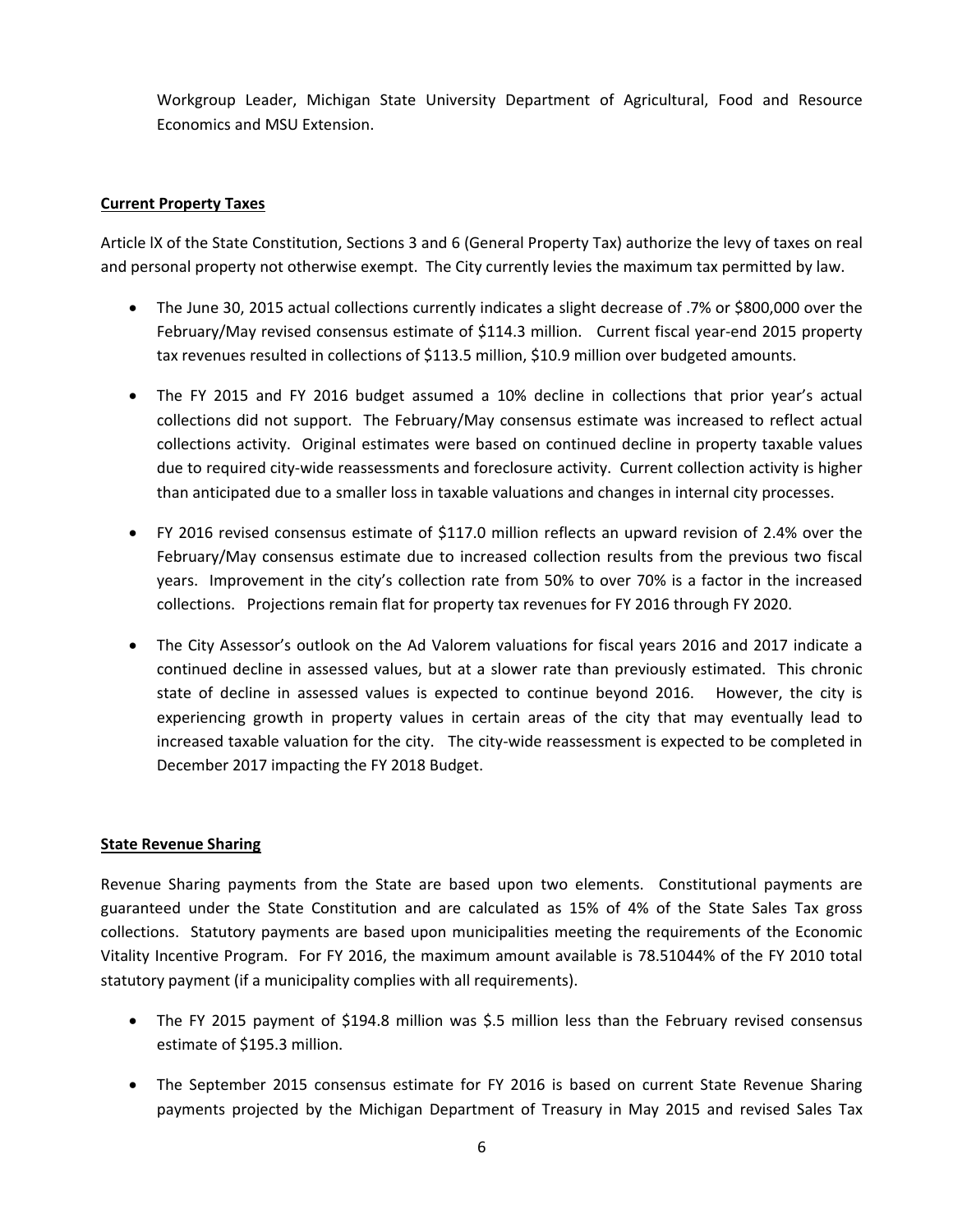revenues projections from the state Treasury Department. Treasury payments are based on the State of Michigan May 2015 Consensus Revenue Estimates and FY 2016 appropriation.

 September 2015 consensus estimates for FY 2016 (\$195.2 million) reflects a decrease of 1.1% over the EM FY 2016 Budget and the February/May consensus estimate (\$197.4 million). FY 2018 Consensus estimate includes a 1.9% growth factor. Long term projections for FY 2019 through FY 2020 include a .9% growth rate.

#### **Wagering Taxes (Casino Revenues)**

The City is authorized to levy a tax on the adjusted gross receipts of a gaming licensee under Initiated Law 1 of 1996, as Amended by Public Act 306 of 2004. The current tax rate in effect is 10.9% for the three casinos operating in Detroit. The City receives additional revenues from the casinos as specified in the casinos' operating agreements.

- Original Wagering Tax estimates recognized downward pressure on revenues resulting from the opening of casinos in Ohio. Although Detroit's casino revenues did not decline to levels previously speculated by some, the city's budget anticipated continued downward pressure on revenues for fiscal year 2015.
- The June 30, 2015 actual collections increased \$3.5 million or 2% over the fiscal year 2015 Budget and the February/May revised consensus estimate of \$168.2 million.
- September 2015 consensus estimate revises the previous consensus estimate upward due to increased actual collections. The FY 2016 consensus estimate is \$172.3 million reflecting an increase of \$3.3 million or 2.0% over the February/May estimate. The consensus estimate trend line for fiscal years 2017 through 2020 remains flat with a projected increase of .5%.

#### **Utility Users' Tax**

The City of Detroit levies a Utility Users' Tax as permitted under Public Act 100 of 1990 and as amended in 2012. The tax is based on consumption of electricity, gas, steam and telephone (land lines) in the City of Detroit. The City currently levies the maximum tax rate of 5%. These revenues are budgeted in the Police Department and have a restricted purpose to retain or hire police officers. In 2012, the law was amended to provide \$12.5 million annually for the Public Lighting Authority for the repayment of debt proceeds used for street lighting infrastructure improvements in the City. To offset the loss of Utility Users' tax revenue to the Police Department, state law authorized the payment of income tax revenues for police operations.

 FY 2015 actual collections resulted in a \$1.6 million increase or 4.1% over the February/May revised consensus estimate.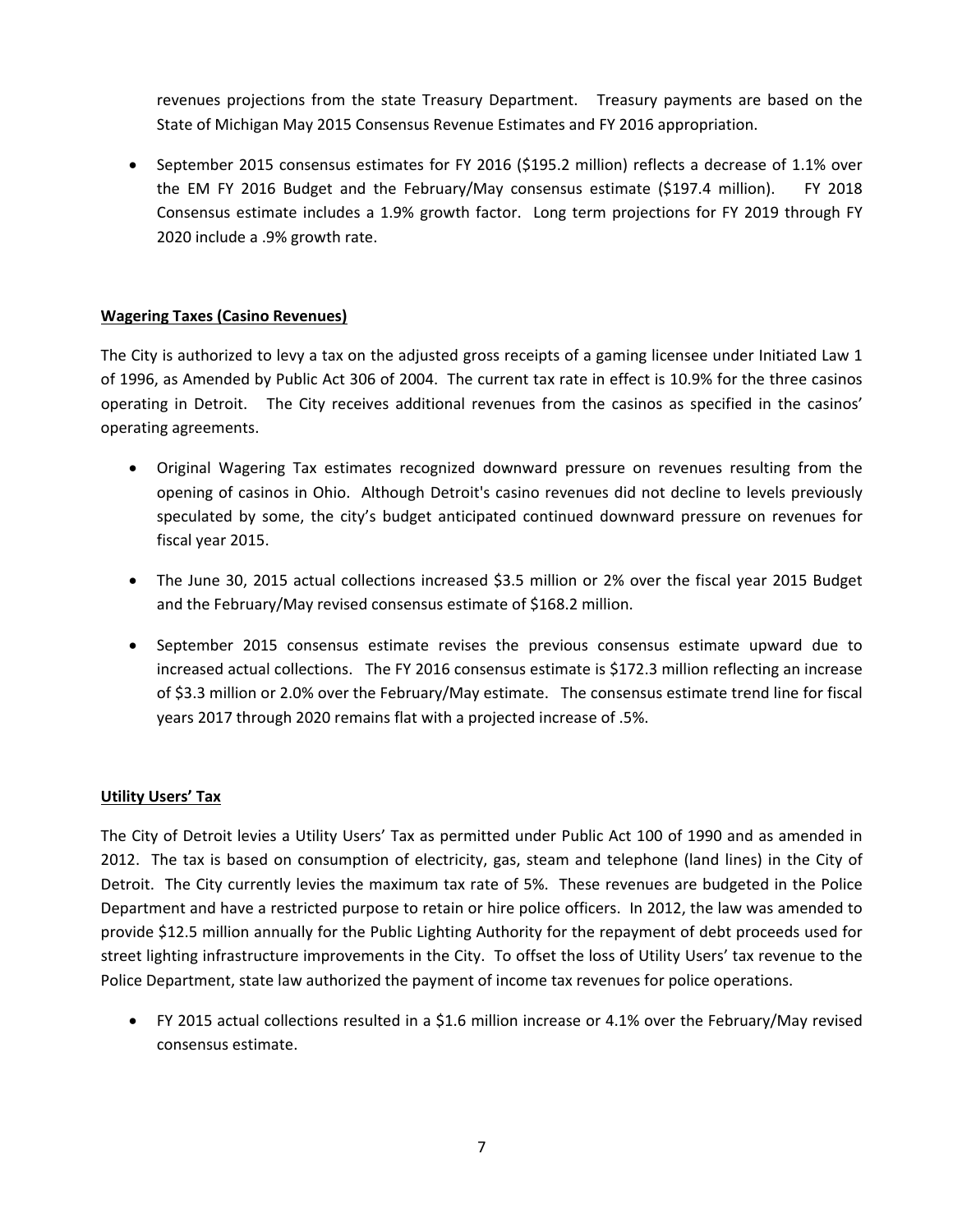- The September 2015 revised consensus estimate for FY 2016 Utility User's taxes reflects an increase of \$2.5 million or 6.7% from the previous consensus estimate based on current run rates and previous year‐end results.
- We estimate similar collections for FY 2016 through FY 2020 with a .5% growth factor for this period.
- Estimates/projections were determined on a gross basis.

#### **All Other General Fund Revenues**

The following is a brief description of the types and sources of revenue that are included in each category shown in departmental budgets:

- 1. S*ales and Charges for Services* ‐ Revenue generated from maintenance and construction, solid waste, recreation, utilities, reimbursements, Emergency Medical Services billings, and other minor sales and service fees.
- 2. *Revenue From Use of Assets* ‐ Earnings on investments, various interest earnings, building rentals, marina rentals, concessions, equipment rentals and sales of real property.
- 3. *Other Taxes, Assessments, and Interest* ‐ Special assessments, Industrial Facilities Taxes, other miscellaneous property taxes and interest paid on delinquent property taxes.
- 4. *Fines, Forfeits, and Penalties* ‐ Ordinance, court and parking fines, property tax penalties, and various fines, forfeits, and penalties.
- 5. *Licenses, Permits and Inspection Charges ‐* Various permits and licenses, safety inspection charges, and business licenses charges.
- 6. *Contributions, Transfers, and Miscellaneous* Various revenues and contributions due to/or due from one fund resulting in revenues to one fund and an expenditure for another; other miscellaneous revenues and receipts, and sales of equipment.

#### **Departmental Revenue Analysis**

The consensus for Other General Fund department revenues was developed with a discussion of the individual department revenues including departments with General Fund operations or departments receiving General Fund assistance. Our departmental analysis began with discussions on baseline assumptions for each department as presented in the Four Year Financial Plan and any adjustments to the baseline. Revenue initiatives are included in the consensus numbers presented in this conference if deemed achievable within the period under review.

 Public Lighting revenues were reduced in the February/May 2015 consensus estimate for fiscal years 2015 through 2017 due to the city's decision to exit the power distribution business beginning March 2014 and the subsequent transfer of the customer base to DTE Energy. The September 2015 consensus estimates further eliminated all but the \$12.5 million pass through revenues to the Public Lighting Authority as it was subsequently determined that no funds would flow through the city's General Fund.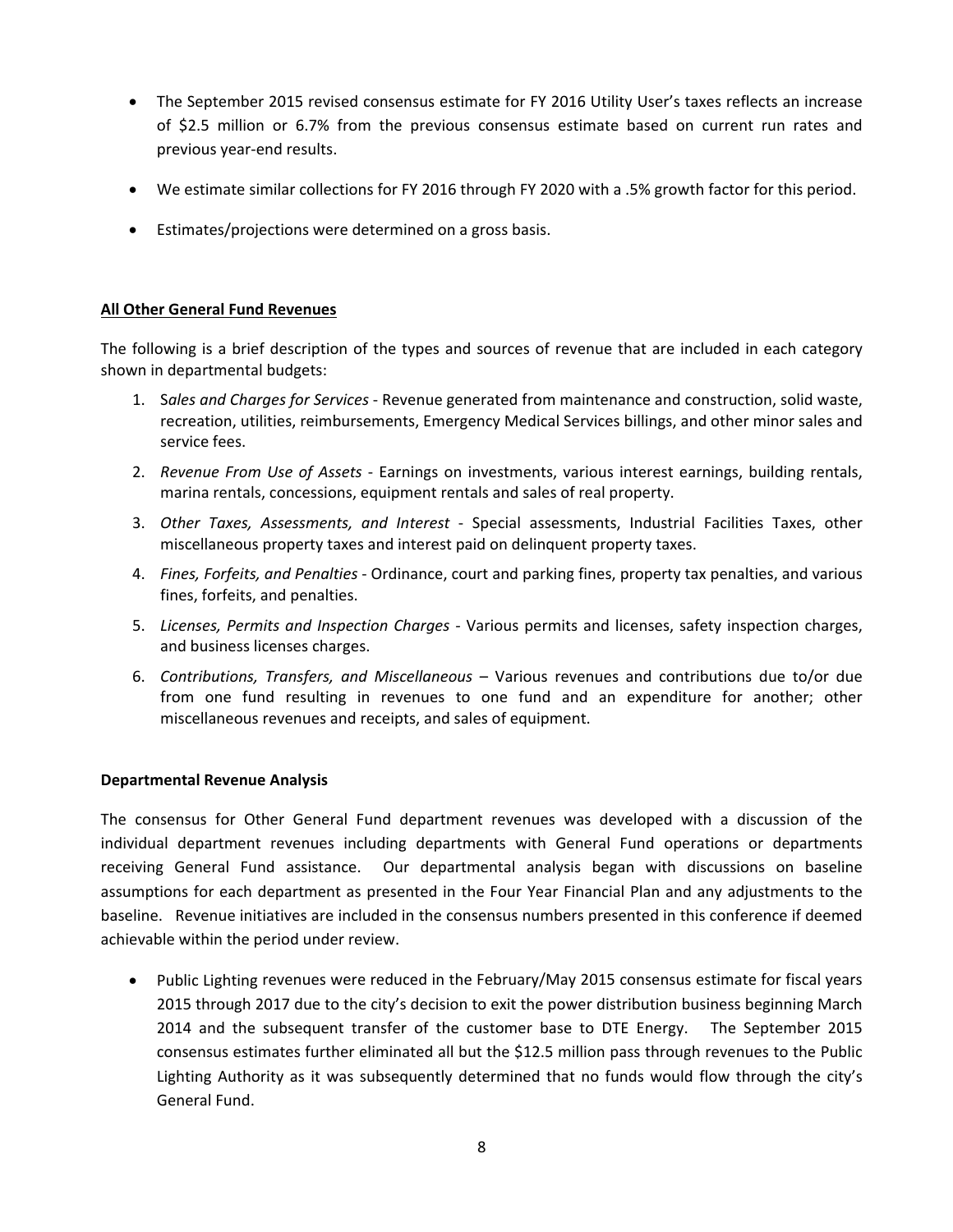Due to the inclusion of revenue initiatives in the Other General Fund Revenue estimates, lengthy discussions occurred regarding the determination of baseline revenues and reinvestment initiatives. Participants convened and discussed alternative calculations by staff of the City Council, Auditor General and Office of Budget. Upon review, the total revenue estimate differed among the three estimators due to a difference in assumptions of reinvestment initiatives and non‐recurring budget items.

The varying methodologies were utilized by the participants, which included analysis of historical collection patterns, trend line fitting, moving averages, major revenue category analysis, and individual agency revenue account analyses, and the utilization of run rates. All participants considered and accounted for other known items that impact collections. The most challenging aspect to the current set of projections for Other General Fund Revenues relates to the untimely posting of entries to the financial reporting system. Participants added this issue to the risk assumptions and took a more conservative approach in projecting future revenues.

- The May 2015 consensus estimate for **FY 2015** ranged between \$537.7 million and \$568.0 million with agreement on \$554.5 million. This total includes exit financing and other one-time budget items of \$303.8 million. This amount (\$554.5 million) reflects a decline of \$67.5 million from the February 2015 conference total (\$622 million) primarily due to the elimination of the Hardest Hit federal grant- pass through funding to the Land Bank Authority. Current collections, still pending adjustments and audit, total \$317.4 million.
- The May 2015 consensus estimate for **FY 2016** was \$300.00 million. The September 2015 conference revised the previous projection down to \$280 million. This reduction was due to elimination of Public Lighting Department revenues; and the elimination of reinvestment initiatives in various departments.
- The May 2015 consensus estimate for **FY 2017** was \$275.6 million**.** The September 2015 conference revised the previous projection down to \$235.0 million. This reduction was also due to the elimination of Public Lighting Dept. revenues; and the elimination of reinvestment initiatives in various departments.
- The May 2015 consensus estimate for **FY 2018** was \$269.5 million**.** The September 2015 conference revised the previous projection down to \$235.0 million. This reduction was again due to the elimination of Public Lighting Dept. revenues; and the elimination of reinvestment initiatives in various departments.
- Long term trend rates for Other General Fund Revenues are projected at a ‐3.0% decrease for FY 2019 and 0% growth for FY 2020. Again, the recommendation presented is based on a more conservative view.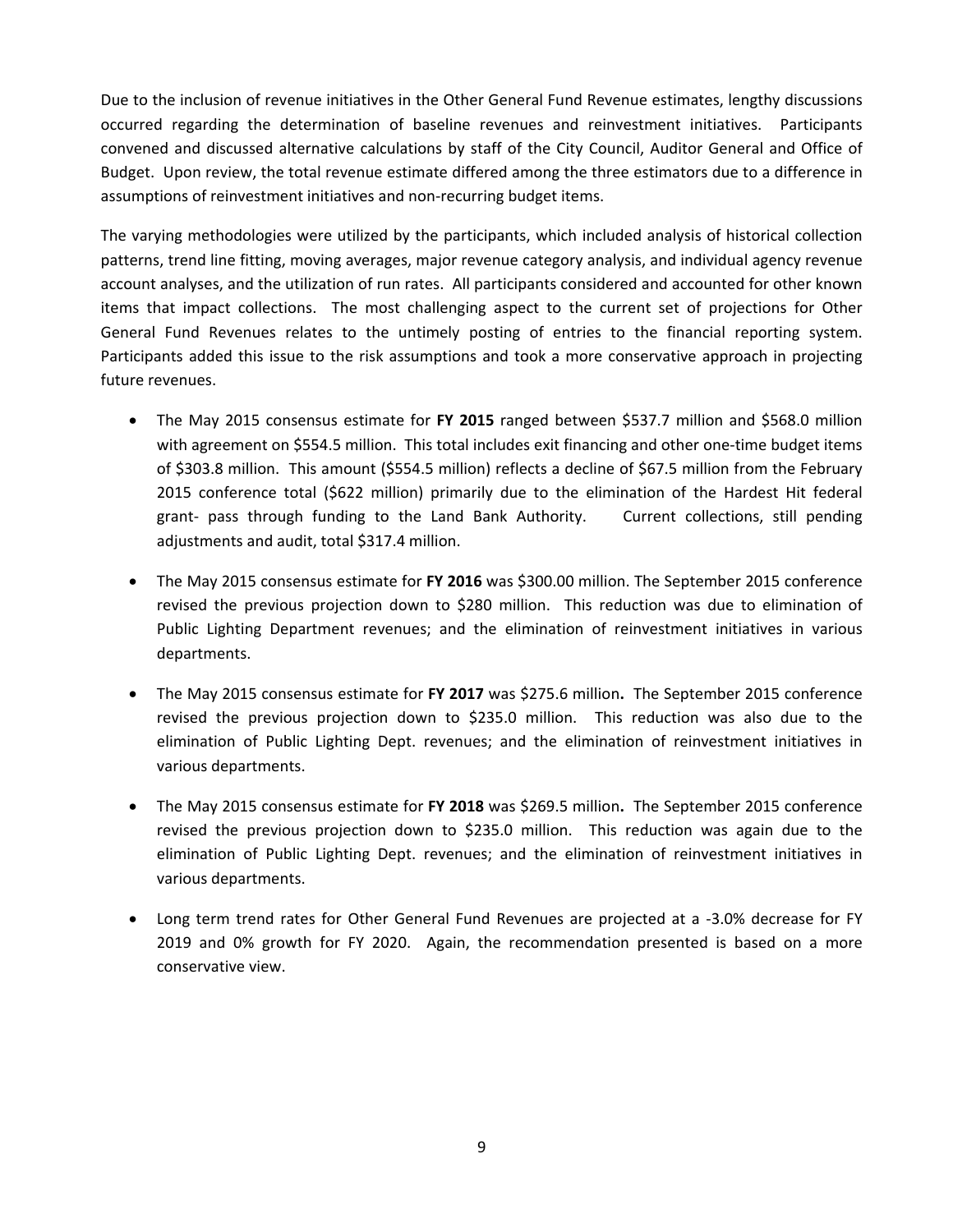#### **Other City Funds (Non‐General Fund)**

Public Act 279 of 1909 (The Home Rule City Act) requires the city to forecast anticipated revenues of the city for the current fiscal year and the succeeding two fiscal years. The chart shown below lists all of the city's Special Revenue Funds and Enterprise Funds; funds not shown are the Trustee and Fiduciary Funds.

The revenue projections presented for these funds were based on historical data, trend lines and/or current department estimates. Budget figures presented for the Detroit Water & Sewerage Department is the original EM FY 2016 Budget. The department is currently under reorganization into two separate entities: the regional Great Lakes Water Authority and the Detroit Department of Water and Sewage Disposal. The revised consensus numbers presented for FY 2016 are the DWSD amended FY 2016 budget approved by Financial Review Commission in July 2015.

| <b>SEPTEMBER 2015 CONSENSUS REVENUE ESTIMATING CONFERENCE</b> |                  |                  |               |                  |                  |                |  |  |  |  |  |  |  |
|---------------------------------------------------------------|------------------|------------------|---------------|------------------|------------------|----------------|--|--|--|--|--|--|--|
| <b>OTHER CITY FUNDS (Excludes General Fund)</b>               |                  |                  |               |                  |                  |                |  |  |  |  |  |  |  |
| (in millions)                                                 | FY 2015          | FY 2015          | FY 2016       | FY 2016          | FY 2017          | FY 2018        |  |  |  |  |  |  |  |
|                                                               | <b>Actuals</b>   | <b>EM 2-Year</b> | EM 2-Year     | Revised          | Revised          | <b>Revised</b> |  |  |  |  |  |  |  |
|                                                               | <b>Unaudited</b> | <b>Budget</b>    | <b>Budget</b> | <b>Consensus</b> | <b>Consensus</b> | Consensus      |  |  |  |  |  |  |  |
|                                                               |                  |                  |               | <b>Estimate</b>  | Projection       | Projection     |  |  |  |  |  |  |  |
| <b>Community Development Block Grant Fund</b>                 | \$<br>36.9       | \$<br>35.9       | \$<br>33.6    | \$<br>33.6       | \$<br>33.6       | \$<br>33.6     |  |  |  |  |  |  |  |
| <b>Construction Code Fund (Building &amp; Safety)</b>         | 20.7             | 19.1             | 19.5          | 20.0             | 20.7             | 21.0           |  |  |  |  |  |  |  |
| <b>Drug Law Enforcement Fund</b>                              | 3.4              | 1.0              | 1.1           | 1.1              | 1.1              | 1.1            |  |  |  |  |  |  |  |
| <b>Library Fund</b>                                           | 26.9             | 30.1             | 30.5          | 30.5             | 30.5             | 32.1           |  |  |  |  |  |  |  |
| <b>Quality of Life (loan funds)</b>                           |                  | 200.0            |               |                  |                  |                |  |  |  |  |  |  |  |
| <b>Major and Local Streets Fund</b>                           | 84.7             | 65.1             | 59.1          | 59.1             | 59.1             | 60.1           |  |  |  |  |  |  |  |
| Solid Waste Management Fund                                   | 39.8             | 40.9             | 40.6          | 40.0             | 40.0             | 40.0           |  |  |  |  |  |  |  |
| <b>General Grants Fund</b>                                    | 31.1             | 32.3             | 31.2          | 31.2             | 31.4             | 31.4           |  |  |  |  |  |  |  |
| Sinking & Interest (Debt Service) Fund                        | 67.1             | 66.7             | 61.8          | 61.8             | 68.0             | 66.7           |  |  |  |  |  |  |  |
| <b>Urban Renewal Fund</b>                                     | 11.5             | 6.6              | 6.1           | 6.1              | 6.6              | 6.6            |  |  |  |  |  |  |  |
| Airport Fund*                                                 | 2.5              | 1.6              | 1.5           | 1.5              | 1.5              | 1.5            |  |  |  |  |  |  |  |
| <b>Municipal Parking Fund</b>                                 | 16.8             | 17.4             | 17.5          | 14.7             | 14.2             | 14.3           |  |  |  |  |  |  |  |
| <b>Transportation Fund **</b>                                 | 155.1            | 138.2            | 141.8         | 141.8            | 139.4            | 136.5          |  |  |  |  |  |  |  |
| Sewage Fund                                                   | 515.4            | 649.8            | 718.4         | 535.4            | 535.4            | 535.4          |  |  |  |  |  |  |  |
| <b>Water Fund</b>                                             | 352.4            | 399.6            | 570.6         | 607.4            | 607.4            | 607.4          |  |  |  |  |  |  |  |

\* Totals include subsidies from the General Fund: Airport FY 2015-\$665,064; FY 2016-\$666,053 and FY 2017 and FY 2018 -**\$675,433.** 

\*\* Totals include subsidies from the General Fund: Transportation (DDOT): FY 2015-\$63.3 million; FY 2016-\$61.5 million and FY **2017‐ \$61.8 million and FY 2018‐ \$59.9 million.**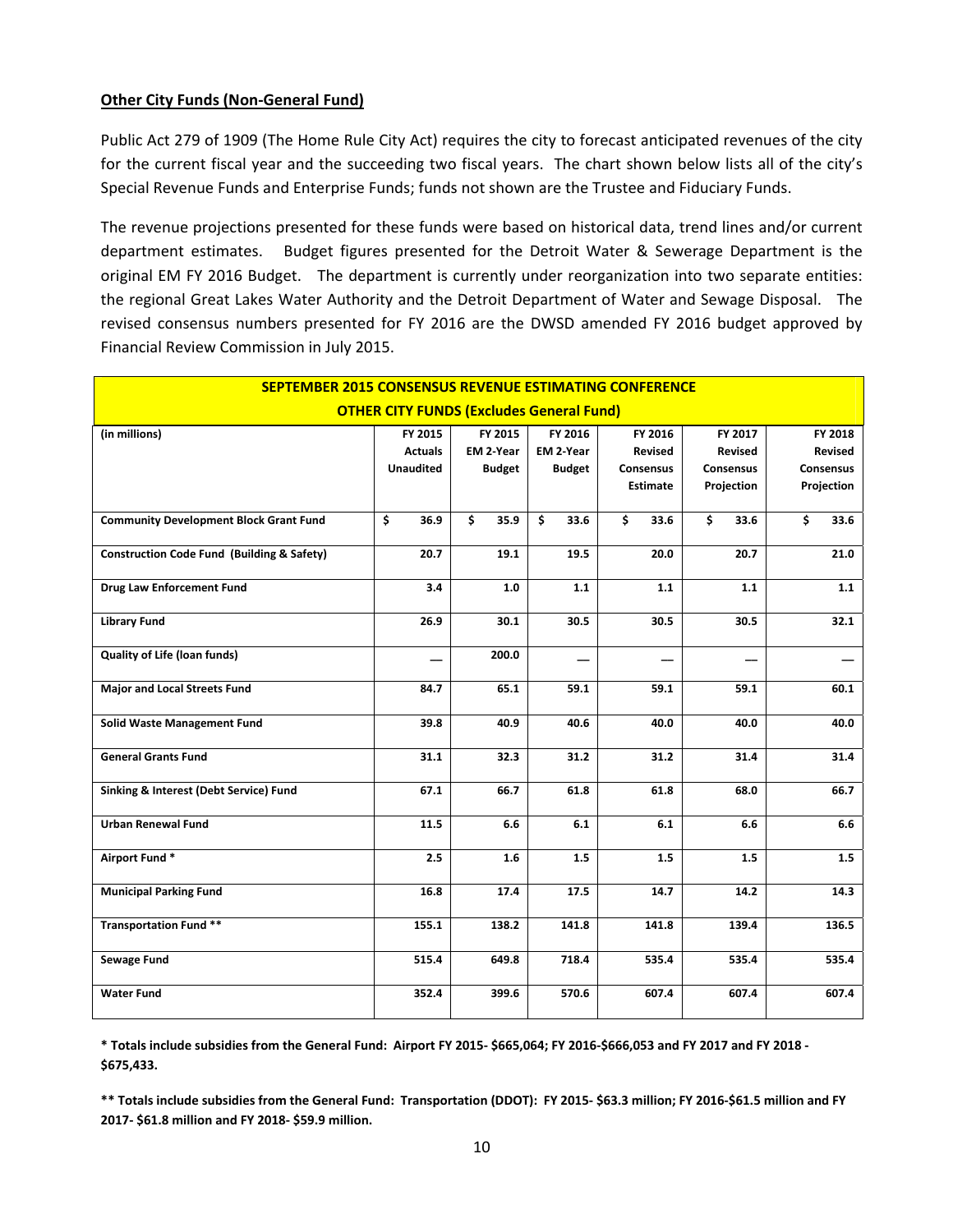#### **FUNDS WITH GENERAL FUND IMPACT**

#### **Airport**

The Coleman A. Young International Airport is an Enterprise Agency of the City of Detroit. Revenues from landing fees, rentals, fuel concessions and Federal/State grants maintain the operations of the Airport. In addition, the Airport FY 2016 Budget includes a General Fund subsidy of \$666,053 which is expected to be paid. Consensus projections for FY 2017 and FY 2018 increases the subsidy to \$675,433, recognizing the most likely level of support from the General Fund based on historical trends.

#### **Building & Safety**

The Building & Safety Engineering & Environmental Department (BSEED) is an Enterprise Agency of the City of Detroit as mandated by state law. BSEED's mission is to safeguard public health, safety and welfare by enforcing construction, property maintenance, environmental compliance and zoning codes. Revenues from the Construction Code Fund include civil infraction fines, safety inspection charges, construction inspections and other licenses, permits and inspection charges. Revenues generated in support of the General Fund operations are from the business licensing activity. General Fund revenues are expected to remain at their current levels (\$2.2 to \$2.3 million) for FY 2016 through FY 2018.

#### **Transportation**

The Detroit Department of Transportation (DDOT) is an Enterprise Agency that provides transit services to the City of Detroit. Revenues are generated from fare box, State operating assistance, State and Federal grants, subsidy from the General Fund and other miscellaneous revenues. The General Fund subsidy for DDOT for FY 2015 was \$58.3 million. The consensus for FY 2016 through FY 2018 estimates the General Fund subsidy to remain in the range of \$59.9 million to \$61.8 million. Without additional restructuring efforts, this level of General Fund support will continue for the foreseeable future. Revenue from State operating assistance declined in FY 2014 due to a shift in the distribution formula. This shift resulted in a \$7 million decline in grant revenues in FY 2014, and may continue into the future. Increased Transportation funding is included in the proposed road funding bills currently under discussion in the state legislature. If this legislation passes, this could provide additional funding for DDOT.

#### **Municipal Parking**

The Municipal Parking Department is divided into two operations‐ the Parking Violation Bureau and the Automobile Parking and Area System. The Parking Violations Bureau is a General Fund operation responsible for enforcing on‐street and off‐street ordinances in the City of Detroit and the processing and collection of parking violation notices. The Auto Parking and Area System revenues are currently assigned to pay debt service for post-bankruptcy loans. The future of the revenue stream for this division is uncertain as additional bankruptcy settlement items may further dilute revenues. In addition certain parking structures have been transferred or optioned for future purchase under terms of the bankruptcy settlement.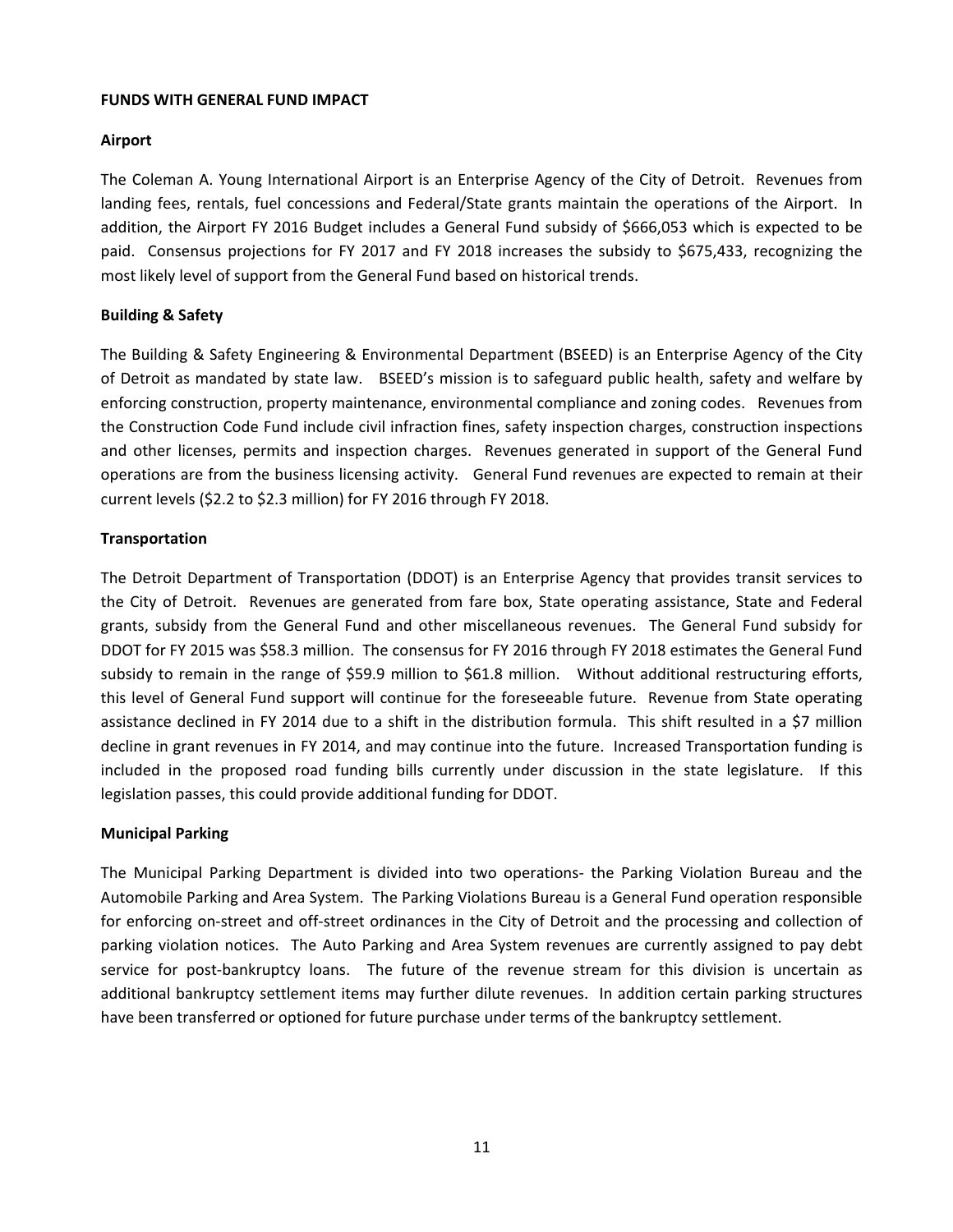#### **Solid Waste Fund**

The Solid Waste Management Fund is a Special Revenue Fund. The City of Detroit uses the Solid Waste Management Fund to account for local revenue collected for curbside rubbish pick‐up and discard. The majority of Solid Waste Management Fund revenues comes from a residential Solid Waste Fee that is assessed to every home whether or not currently occupied. The solid waste service fee replaced the 3‐mill tax for solid waste collection that was eliminated in 2006. The solid waste fee is assessed annually at \$240 for single family homes, and an additional \$100 for multi-family dwellings. Commercial fees are \$1,000.

- First-half collections compared to recent history indicate no growth in collections over the revised consensus estimates. Projections assume continued collection rates for FY 2016 through FY 2020.
- The City privatized the Solid Waste activity in FY 2014. Contracts were awarded to two companies to service the East and West side of the City on February 21, 2014. The outsourcing of this activity is expected to be revenue/cost neutral. However, service is anticipated to greatly improve under this arrangement.

#### **SET ASIDES**

The FY 2015 Budget included a reserve of \$111.3 million, which satisfied the State's budget reserve requirement of 5% of expenditures. In FY 2016, \$49 million of the Budget Reserve is designated for use in General Fund operations leaving a remaining balance of \$62.3 million in reserves for FY 2016. This represents 5.8% of estimated General Fund appropriations for FY 2016.

#### **RISKS TO FORECAST**

These estimates take into account the expected real revenue to the City subject to certain inherent risks outlined below:

- Lower inflation rate 0% or negative inflation rate reduces growth in property taxable valuations. State law limits growth to the lower of 5% or the rate of inflation.
- Trigger of a Headlee roll-back in property tax millage assessed due to possible loss in the personal property tax base, in combination with near zero/negative inflation factor.
- Lower consumer confidence depresses spending and reduces sales tax revenues.
- Rising interest rates resulting in lower consumer spending.
- Further declines in Michigan Sales Tax revenues negatively impacts local government share.
- Risks to estimated Property Tax collections due to the impact of Wayne County chargebacks netted against the delinquent accounts revolving fund payment.
- Continued property valuation declines; increased foreclosure activity in the near future.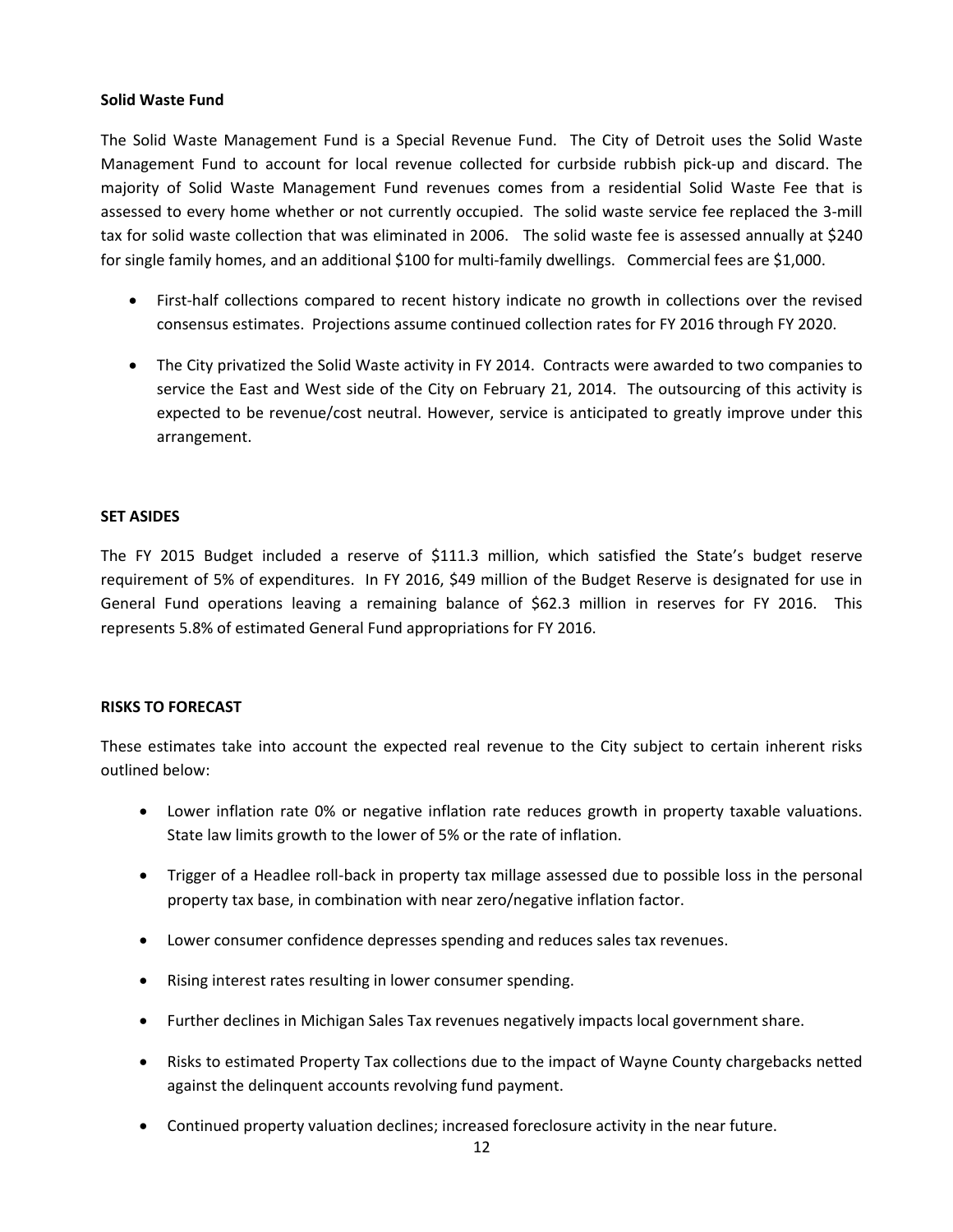- Possible negative impact in reductions to Personal Property Tax collections due to state legislation.
- Decline in property tax collections due to cleansing of the tax rolls.
- Declines in Sales and Charges for Services due to economic factors.
- Implementation risks due to deferred/delayed results from restructuring efforts.
- Reinvestment initiatives resulting in less than expected revenue growth.
- Labor market disruptions due to contract negotiations with major Detroit employers (auto industry/casinos).
- Internal problems with timely posting of revenues to the financial system.
- Proposed casino developments in Lansing and Romulus could dampen Detroit casino's long-term revenue projections.

#### **POTENTIAL UPWARD ADJUSTMENTS TO FORECAST**

- Ongoing improvements to collection efforts in FY 2016 may result in additional tax revenues not currently reflected in the consensus estimates.
- State of Michigan processing of the city's income tax, and subsequent withholding collections should result in increased compliance and generate additional revenues for the city.
- Passage of state legislation requiring non‐Detroit businesses to withhold income taxes of employees residing in Detroit should result in increased income tax collections.
- Revenue initiatives in the Four Year Financial Plan, but not included in the consensus estimates/projections may result in additional revenues if timely and successfully implemented.
- Sales tax on internet purchases may increase local share distributions to city/villages/townships.